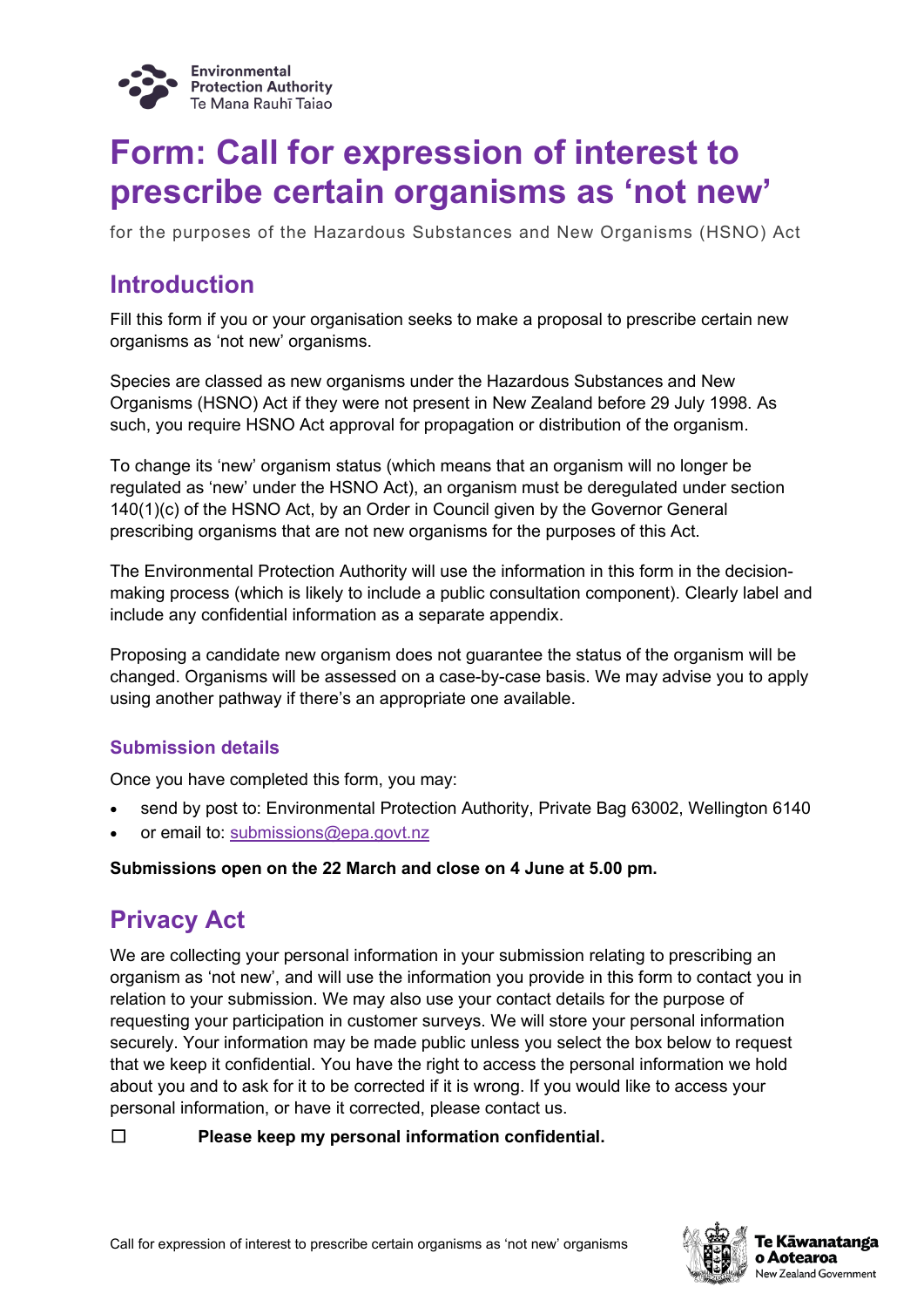# **Part 1**

**Name of person or organisation making the proposal:** Ministry for Primary Industries

**Postal address:** Animal and Plant Health, MPI, PO Box 2526

**Date:** 6/05/2021

# **Part 2**

### **Details of the new organism(s) proposed to be prescribed as 'not new' organism(s)**

Please complete this section for each organism proposed to be prescribed as a not new organism.

#### **1. Name of the organism**

#### *Philodendron pedatum*

#### **2. Why do you want to prescribe this organism as 'not new'?**

Including:

- a. Is there any information on the economic or environmental impacts of the organism?
- b. What is the benefit of making this organism 'not new'?
- c. Can these benefits be quantified?
- d. Can these benefits be achieved by alternative means?

*P. pedatum* is proposed for de-regulation under the Hazardous Substances and New Organisms (HSNO) Act 1996 to allow the development of an Import Health Standard for this organism under the Biosecurity Act 1993 ("the Act"). This will allow the legal importation of this organism to New Zealand, and the effective management of the biosecurity risks associated with this organism when imported to New Zealand

#### **a. Is there any information on the economic or environmental impacts of the organism?**

*P. pedatum,* commonly called the oak leaf philodendron is commercially produced for the ornamental plant trade. As a 'new organism', this species is not available for legal importation under the Act. However, despite it's 'new organism' status, *P. pedatum* is readily available for sale and distribution within New Zealand by boutique retailers and private **individuals** 

Ornamental plants are recognised for their aesthetic, and mental-health benefits they afford their owners. Further, with the rise in apartment living, house plants are an important avenue to bring nature into the home. New Zealand has witnessed a sharped increase in the demand for house plants, especially those with rare and attractive qualities. When these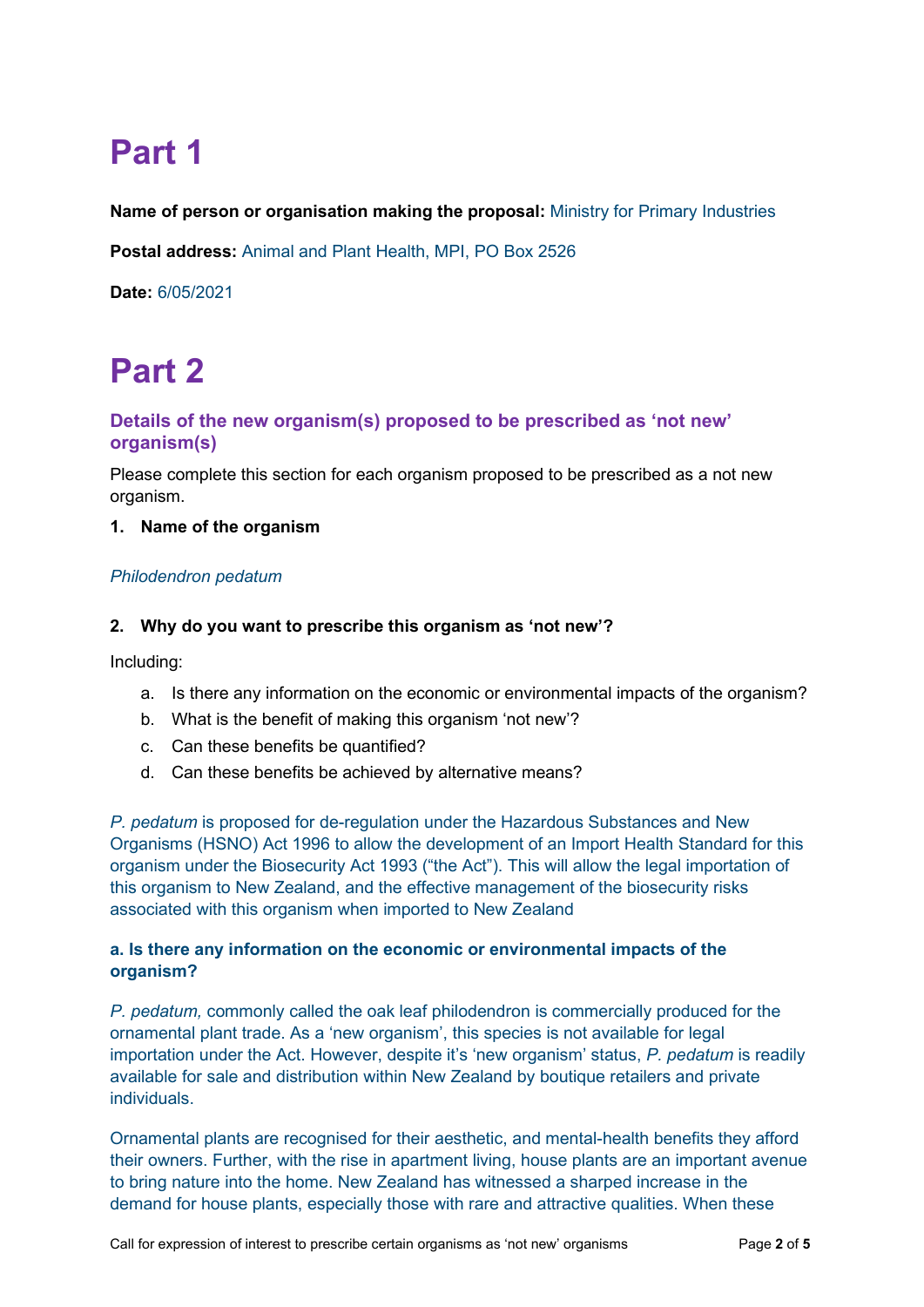species, varieties and cultivars are not readily available for legal importation and subsequent distribution, wanting buyers to look to individual sellers to obtain new plants This demand drives Call for expressions of interest to prescribe certain organisms as 'not new' Page 3 of 5 the illegal importation of plant material to New Zealand. Purchasers in New Zealand are often unaware of the biosecurity risks associated with illegally imported plant material. These risks are the pests and pathogens associated with the plant material in the country of origin.

The Philodendron species that are eligible for import and release into New Zealand have specific requirements to manage the following high-impact pests:

- *Phytophthora capsici;* and
- *P. palmivora.*

*Phytophthora* species are fungal like organisms that cause root-rot, stem rot, leaf blight and dieback in hosts. In addition to these targeted measures, imported whole plants and cuttings require visual inspection, treatments to manage insects, mites and nematodes, and period of growth in Post-Entry Quarantine for disease symptom expression.

#### **b. What is the benefit of making this organism not new?**

The benefits associated with making *P. pedatum* not new fall into two categories:

• Biosecurity risk management - Trade-in infected Plants for Planting is recognised as the keyway exotic pests and diseases are distributed internationally. Therefore, it is important the import of these commodities is appropriately managed. The deregulation of P. pedatum will allow for the development of an IHS and facilitate the legal and safe importation of this organism into New Zealand.

• Human wellbeing – As ornamental plants, *P. pedatum* can contribute to the mental and physical well being of people. Ornamental plants are recognised for their ability to reduce stress levels, boost productivity and improve indoor air quality.

#### **c. Can these benefits be quantified?**

In general, the benefits associated with the de-regulation of these organisms cannot be economically quantified. With regard to biosecurity risk management, the benefits of deregulating these organisms cannot be quantified because it is unknown how these plants arrived in New Zealand, and what the country of origin for these plants are. With regard to human wellbeing, the nature and variation of these benefits make them difficult to quantify.

#### **d. Can these benefits be achieved by alternative means?**

These biosecurity benefits associated with deregulating these organisms cannot be achieved by another means. While these organisms are in demand among plant enthusiasts, the risks associated with the illegal importation of these will organisms remain. If the plants remain 'new organisms' the pathway to allow the safe importation of these organisms is not certain. This means that reputable plant produces will be unable to import and propagate these organisms safely.

#### **3. Describe the biology of the organism**

Including:

- a. What are the biological characteristics of the organism?
- b. Where is it found overseas?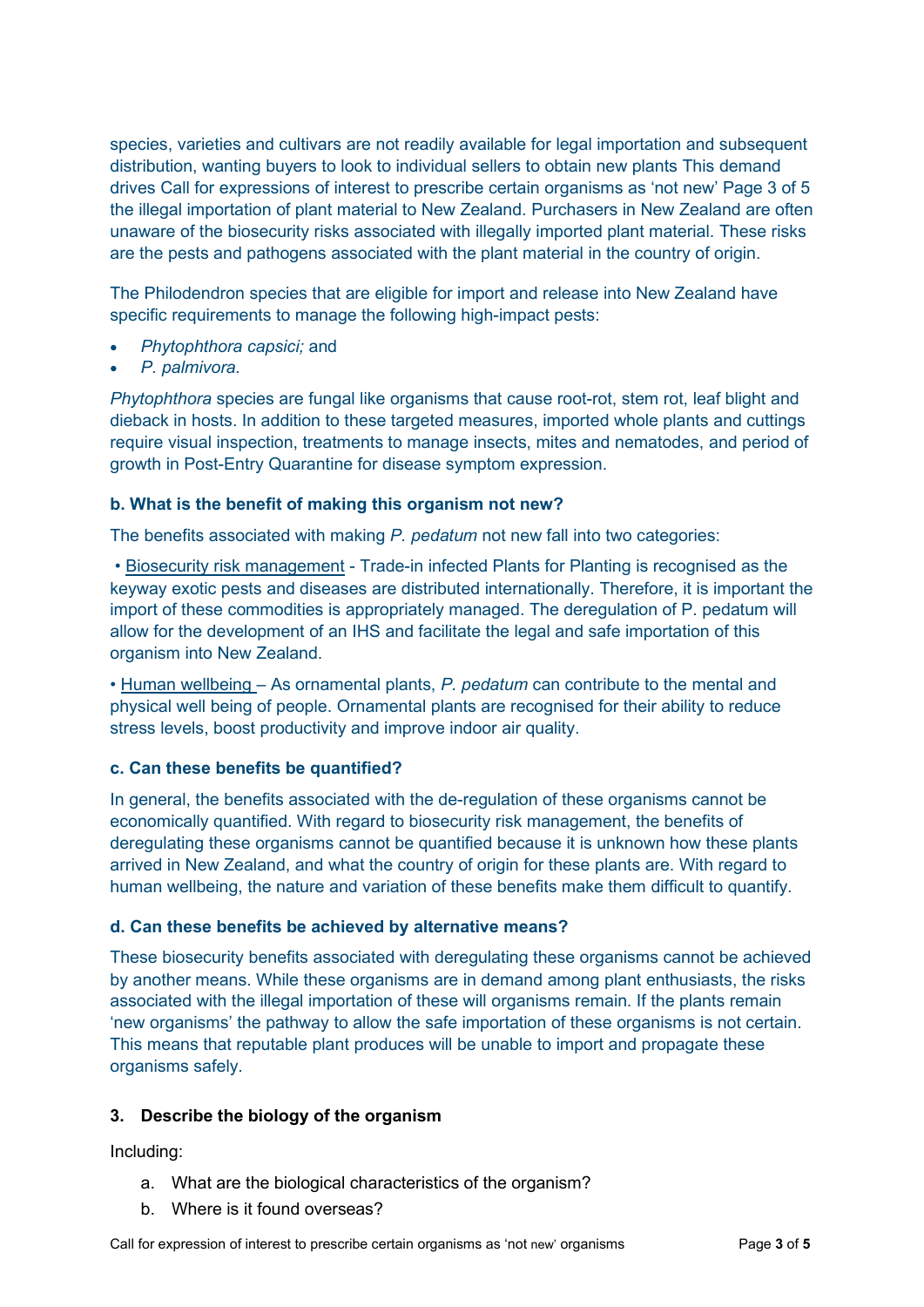- c. Does it cause a disease?
- d. Does it have potentially beneficial characteristics?
- e. What adverse effects could making this organism 'not new' have on people or the environment, if any? Can these be quantified?

*Philodendron pedatum* (Hook.) Kunth (Enum. Pl. 3: 49 (1841)); commonly called Oak Leaf Philodendron. It is available internationally due to it being cultivated as an ornamental house plant.

Possible synonyms for this species include:

- *Caladium pedatum* Hook.
- *Dracontium laciniatum* Vell.
- *Philodendron amazonicum*
- *Philodendron duisbergii* Epple ex G.S.Bunting
- *Philodendron laciniatum* (Vell.) Engl.
- *Philodendron laciniatum* var. *palmatisectum* Engl.
- *Philodendron laciniatum* var. *weddellianum* Engl.
- *Philodendron laciniosum* Schott
- *Philodendron polypodioides* A.M.E.Jonker & Jonker
- *• Philodendron quercifolium* Engl.
- *Philodendron quercifolium* Engl.
- *Philodendron weddellianum* Engl.

The species is native to Subtropical America.

*P. pedatum* is recognised as having a variable growth form. The juvenile form has shallowly lobed leaves, which is common in cultivated plants. The adult form has deeply divided multilobed leaves. The adult form is usually only seen in its natural environment in very tall trees. In its natural environment the *P. pedatum* produces flowers and fruits. The ability to produce flowers and fruits is unlikely in the New Zealand environment due to climatic conditions.

Global Biodiversity Index:<https://www.gbif.org/species/2870914>

Plants of the World-Kew Science: <http://powo.science.kew.org/taxon/urn:lsid:ipni.org:names:87928-1>

Exotic Rainforest Philodendron pedatum: https://www.exoticrainforest.com/Philodendron%20pedatum%20pc.html

#### **4. Has the organism formed a self-sustaining population in New Zealand?**

Including:

- a. Where and when has the population(s) of the organism been found in New Zealand?
- b. How does this organism spread?

Because of its use as an ornamental species and this being in its juvenile form, *P*. *pedatum* is not known to have formed a self-sustaining population in New Zealand.

**5. Is any person attempting to manage, control or eradicate the organism under any Act or is the organism the subject of an enforcement action or action under a civil penalty regime?**

Including: